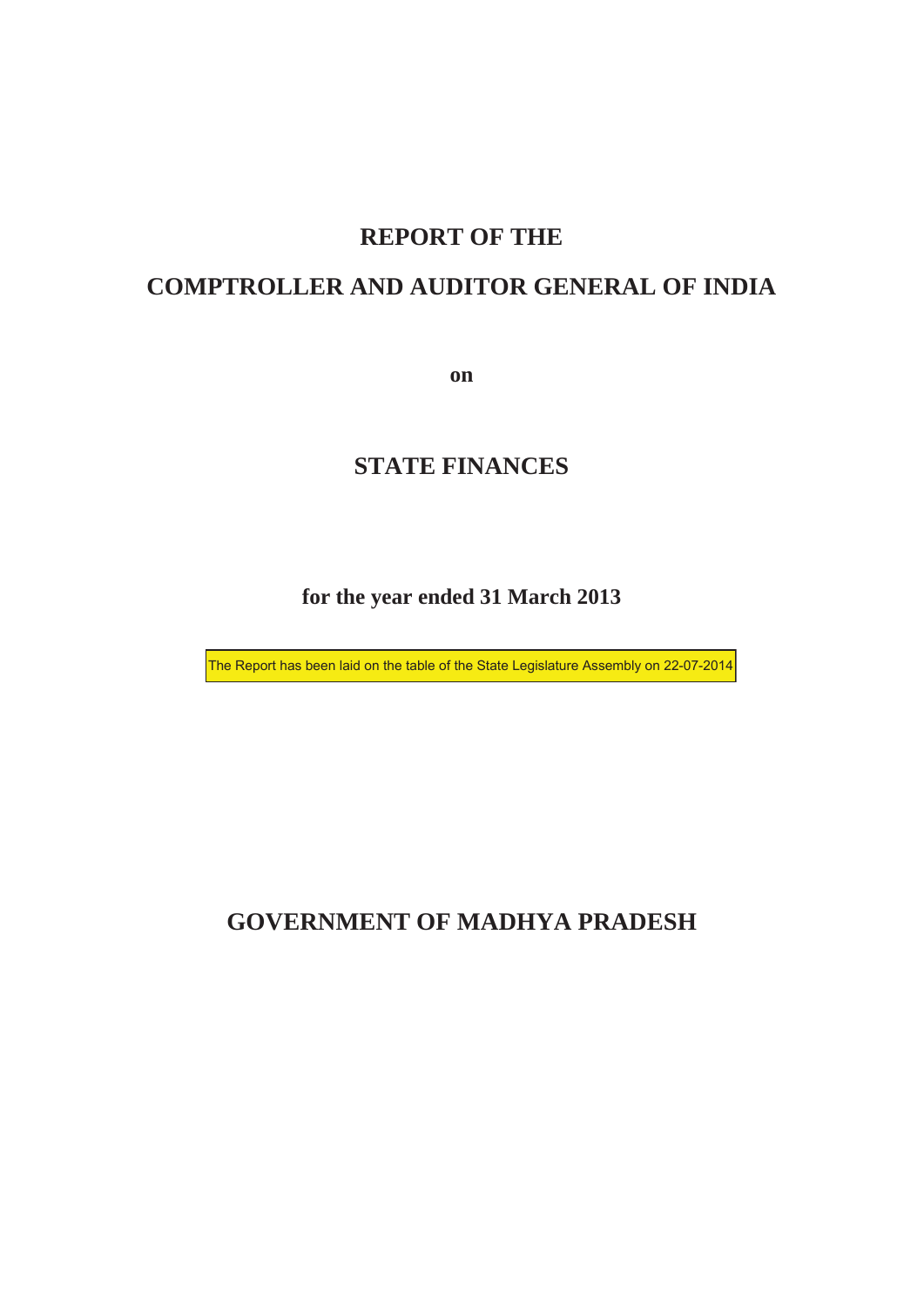# **TABLE OF CONTENTS**

| <b>Description</b>                                                           | Paragraph Page | No.            |
|------------------------------------------------------------------------------|----------------|----------------|
| Preface                                                                      |                | ix             |
| <b>Executive Summary</b>                                                     |                | X1             |
| <b>CHAPTER-1</b>                                                             |                |                |
| <b>FINANCES OF THE STATE GOVERNMENT</b>                                      |                |                |
| <b>Profile of State</b>                                                      |                | 1              |
| <b>Introduction</b>                                                          | 1.1            | 2              |
| Summary of fiscal transactions in 2012-13                                    | 1.1.1          | $\overline{2}$ |
| Review of the fiscal situation                                               | 1.1.2          | 3              |
| <b>Budget Estimates and Actuals</b>                                          | 1.1.3          | 4              |
| <b>Gender Budgeting</b>                                                      | 1.1.4          | 5              |
| <b>Resources of the State</b>                                                | 1.2            | 6              |
| Resources of the State as per Annual Finance Accounts                        | 1.2.1          | 6              |
| Funds transferred to State Implementing Agencies outside<br>the State Budget | 1.2.2          | 8              |
| <b>Revenue Receipts</b>                                                      | 1.3            | 9              |
| <b>State's Own Resources</b>                                                 | 1.3.1          | 11             |
| <b>Tax Revenue</b>                                                           | 1.3.1.1        | 12             |
| Non-Tax Revenue                                                              | 1.3.1.2        | 13             |
| Grants-in-aid from GoI                                                       | 1.3.2          | 14             |
| <b>Central Tax transfers</b>                                                 | 1.3.3          | 14             |
| Optimisation of the XIII FC grants                                           | 1.3.4          | 14             |
| Foregone revenue                                                             | 1.3.5          | 17             |
| <b>Capital Receipts</b>                                                      | 1.4            | 18             |
| Proceeds from disinvestment                                                  | 1.4.1          | 18             |
| Recoveries of loans and advances                                             | 1.4.2          | 18             |
| <b>Public Debt Receipts</b>                                                  | 1.4.3          | 18             |
| <b>Public Accounts Receipts</b>                                              | 1.5            | 19             |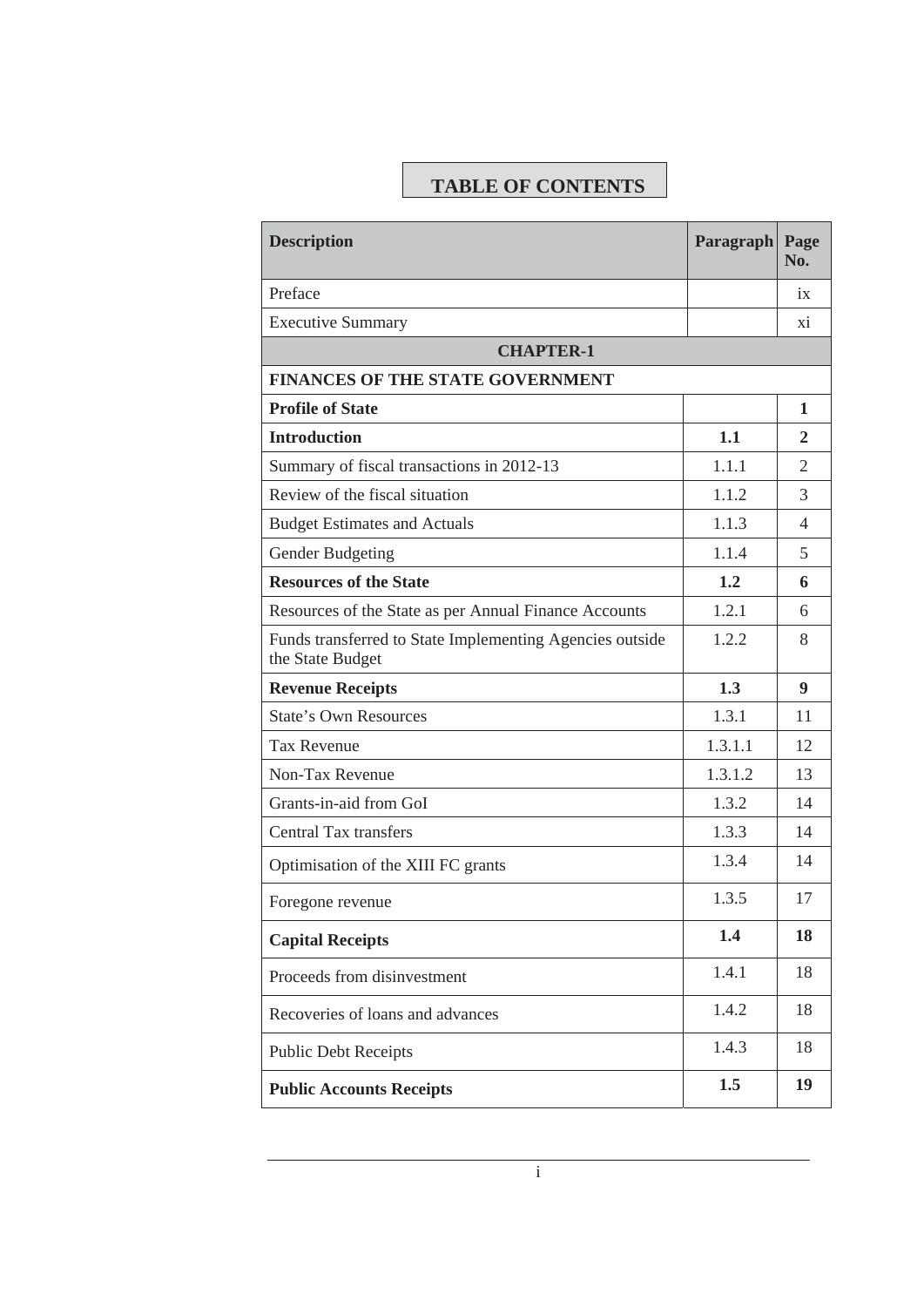| <b>Description</b>                                                                 | Paragraph | Page<br>No. |
|------------------------------------------------------------------------------------|-----------|-------------|
| <b>Application of Resources</b>                                                    | 1.6       | 19          |
| Growth and composition of Expenditure                                              | 1.6.1     | 19          |
| Capital Expenditure                                                                | 1.6.2     | 22          |
| Trends in growth of Revenue Expenditure                                            | 1.6.3     | 22          |
| <b>Committed Expenditure</b>                                                       | 1.6.4     | 23          |
| Financial Assistance by State Government to Local Bodies<br>and other institutions | 1.6.5     | 25          |
| Devolution of Funds and Auditing Arrangements of Local<br><b>Bodies</b>            | 1.6.5.1   | 26          |
| <b>Quality of Expenditure</b>                                                      | 1.7       | 29          |
| Adequacy of Public Expenditure                                                     | 1.7.1     | 29          |
| Efficiency of expenditure use                                                      | 1.7.2     | 30          |
| <b>Financial analysis of Government Expenditure and</b><br><b>Investments</b>      | 1.8       | 31          |
| Incomplete projects                                                                | 1.8.1     | 32          |
| Investment and returns                                                             | 1.8.2     | 32          |
| Public Private Partnership (PPP) Projects                                          | 1.8.3     | 33          |
| Loans and advances by the State Government                                         | 1.8.4     | 33          |
| Cash balances and Investment of Cash balances                                      | 1.8.5     | 34          |
| <b>Assets and Liabilities</b>                                                      | 1.9       | 35          |
| Growth and composition of Assets and Liabilities                                   | 1.9.1     | 35          |
| <b>Fiscal liabilities</b>                                                          | 1.9.2     | 36          |
| Setting -up of Sinking Fund for amortization of all loans                          | 1.9.3     | 37          |
| <b>Status of Guarantees – Contingent Liabilities</b>                               | 1.9.4     | 37          |
| <b>Inoperative Reserve Funds</b>                                                   | 1.9.5     | 38          |
| <b>Debt Management</b>                                                             | 1.10      | 39          |
| Debt Sustainability                                                                | 1.10.1    | 39          |
| Debt Stabilisation                                                                 | 1.10.2    | 39          |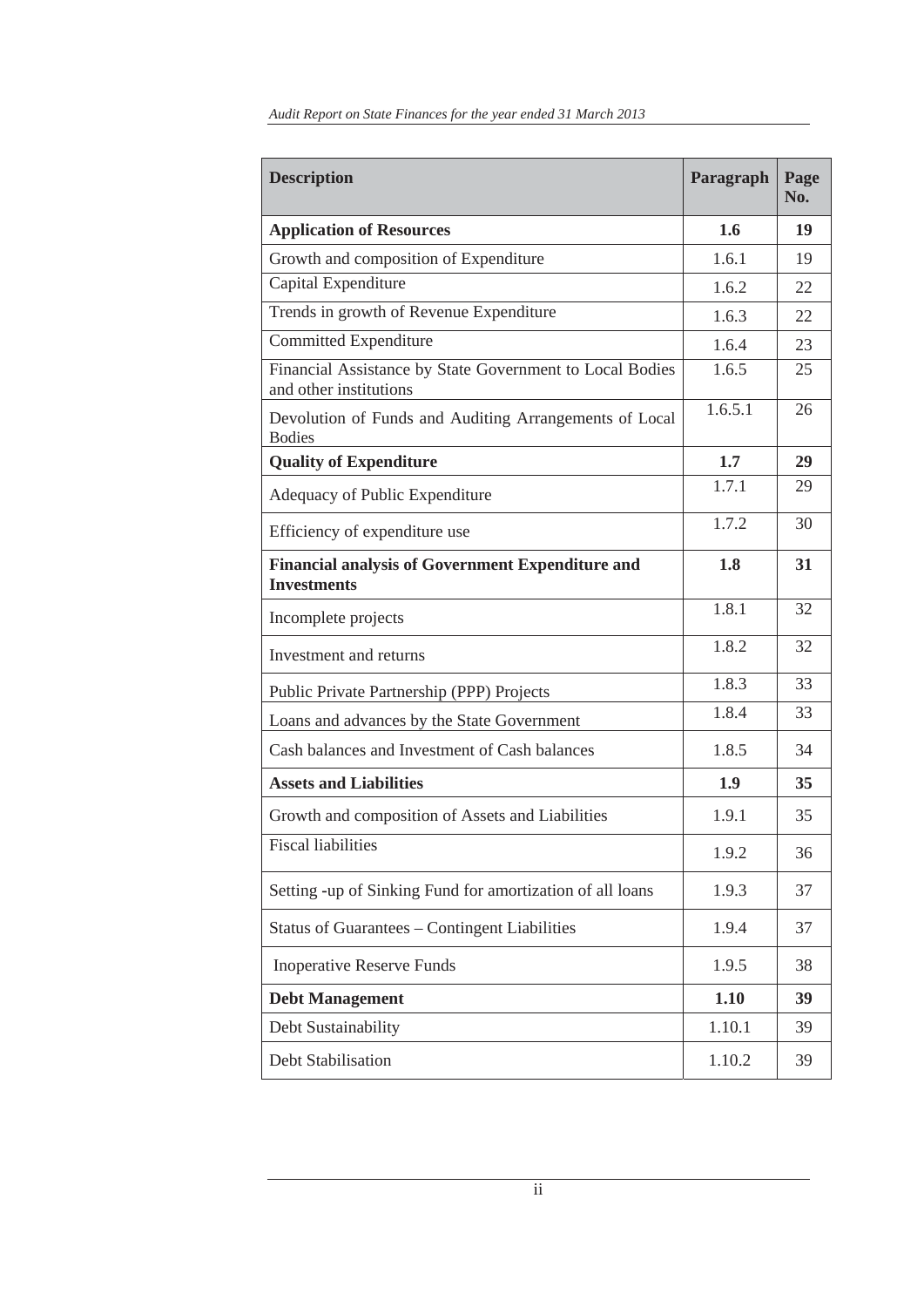| <b>Description</b>                                                                               | Paragraph | Page<br>No. |  |
|--------------------------------------------------------------------------------------------------|-----------|-------------|--|
| Sufficiency of Non-Debt receipts                                                                 | 1.10.3    | 40          |  |
| Net availability of borrowed funds                                                               | 1.10.4    | 40          |  |
| Maturity Profile of State Debt                                                                   | 1.10.5    | 41          |  |
| <b>Fiscal Imbalances</b>                                                                         | 1.11      | 41          |  |
| Components of Fiscal Deficit and its Financing Pattern                                           | 1.11.1    | 43          |  |
| <b>Market Borrowing of Government of Madhya Pradesh</b>                                          | 1.12      | 43          |  |
| Introduction                                                                                     | 1.12.1    | 43          |  |
| Position of Market Borrowing in Madhya Pradesh                                                   | 1.12.2    | 44          |  |
| Debt sustainability indicators- market loans vis-a-vis total<br>liabilities                      | 1.12.3    | 44          |  |
| Market loans raised despite availability of sufficient cash<br>balance                           | 1.12.4    | 45          |  |
| Advance Indicative Calendar for Market borrowings                                                | 1.12.5    | 45          |  |
| Borrowing limits of Market borrowing by the Planning<br>Commission vis-a-vis BEs, REs and Actual | 1.12.6    | 46          |  |
| Maturity trend of Market loans                                                                   | 1.12.7    | 46          |  |
| Interest rate profile                                                                            | 1.12.8    | 47          |  |
| System to watch utilisation of Market Borrowing                                                  | 1.12.9    | 47          |  |
| <b>Quality of Deficit/Surplus</b>                                                                | 1.13      | 47          |  |
| <b>Conclusion</b>                                                                                | 1.14      | 48          |  |
| <b>Recommendations</b>                                                                           | 1.15      | 50          |  |
| <b>CHAPTER-2</b>                                                                                 |           |             |  |
| FINANCIAL MANAGEMENT AND BUDGETARY CONTROL                                                       |           |             |  |
| <b>Introduction</b>                                                                              | 2.1       | 51          |  |
| <b>Summary of Appropriation Accounts</b>                                                         | 2.2       | 51          |  |
| <b>Financial Accountability and Budget Management</b>                                            | 2.3       | 52          |  |
| Appropriation vis-a-vis Allocative Priorities- significant<br>savings                            | 2.3.1     | 52          |  |
| Persistent savings                                                                               | 2.3.2     | 53          |  |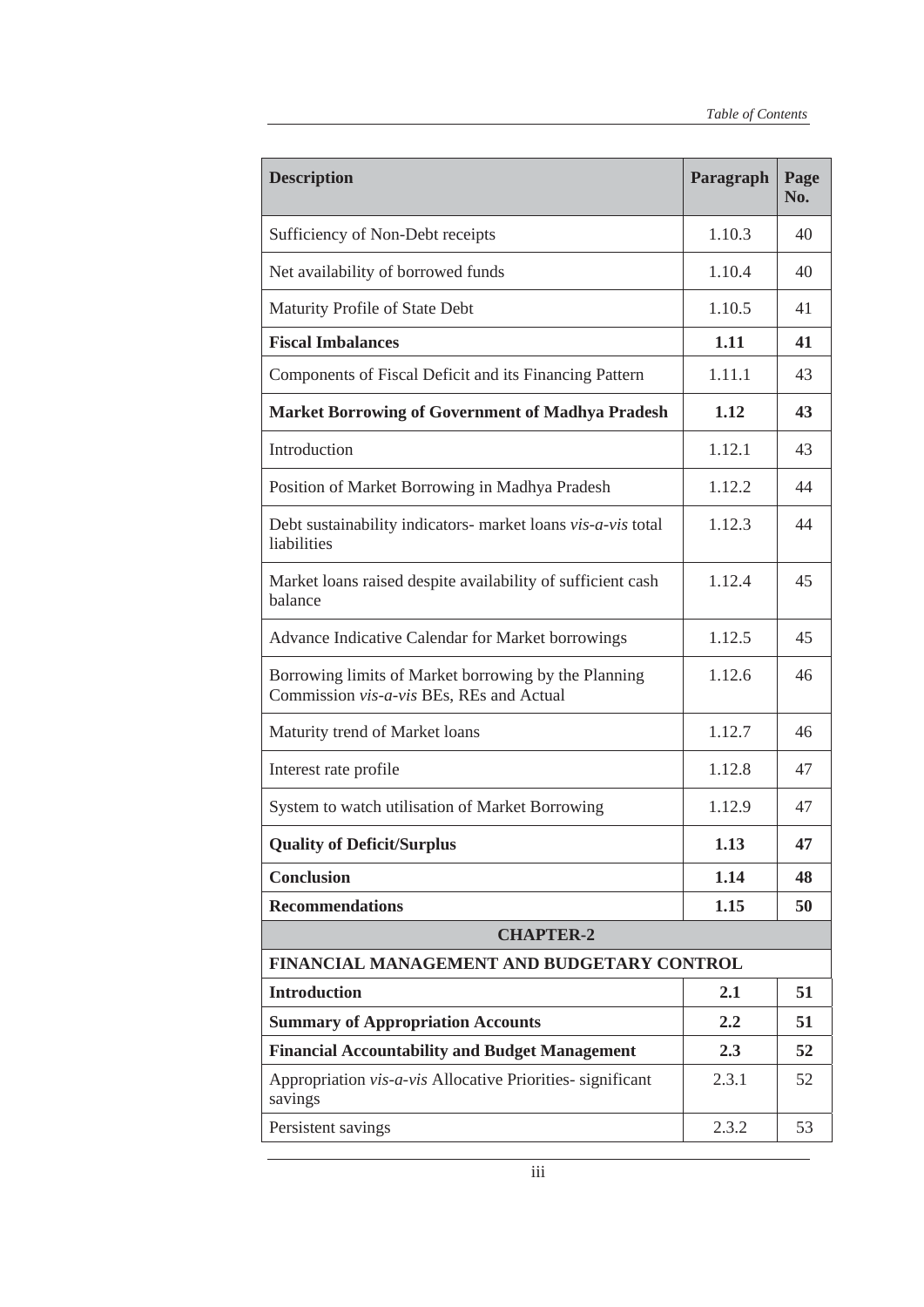| <b>Description</b>                                                                                                          | Paragraph | Page<br>No. |  |
|-----------------------------------------------------------------------------------------------------------------------------|-----------|-------------|--|
| Excess expenditure under schemes                                                                                            | 2.3.3     | 54          |  |
| Unutilised provisions under schemes                                                                                         | 2.3.4     | 54          |  |
| Excess over provision during 2012-13 requiring<br>regularisation                                                            | 2.3.5     | 54          |  |
| Excess over provisions relating to previous years requiring<br>regularisation                                               | 2.3.6     | 55          |  |
| Unnecessary/Excessive/Inadequate Supplementary<br>provision                                                                 | 2.3.7     | 56          |  |
| Excessive/unnecessary re-appropriation/surrender of funds                                                                   | 2.3.8     | 56          |  |
| Injudicious surrenders                                                                                                      | 2.3.9     | 56          |  |
| Anticipated savings not surrendered                                                                                         | 2.3.10    | 56          |  |
| Rush of expenditure                                                                                                         | 2.3.11    | 57          |  |
| Drawal of funds in advance of requirement                                                                                   | 2.3.12    | 57          |  |
| Expenditure incurred without provision                                                                                      | 2.3.13    | 57          |  |
| Non-utilisation of provision for New items of expenditure<br>in the Budget                                                  | 2.3.14    | 58          |  |
| Excess payment of family pension                                                                                            | 2.3.15    | 58          |  |
| Review of Grant No. 19-Public Health and Family<br><b>Welfare Department</b>                                                | 2.4       | 59          |  |
| Summarised position                                                                                                         | 2.4.1     | 59          |  |
| Substantial saving                                                                                                          | 2.4.2     | 60          |  |
| Unutilised Supplementary provision                                                                                          | 2.4.3     | 61          |  |
| Preparation of Budget Estimate                                                                                              | 2.4.4     | 61          |  |
| Misclassification of Budget provision under the object<br>head 63-Machines in Revenue section instead of Capital<br>section | 2.4.5     | 61          |  |
| <b>Conclusion</b>                                                                                                           | 2.5       | 61          |  |
| <b>Recommendations</b>                                                                                                      | 2.6       | 62          |  |
| <b>CHAPTER-3</b>                                                                                                            |           |             |  |
| <b>FINANCIAL REPORTING</b>                                                                                                  |           |             |  |
| <b>Delay in furnishing Utilisation Certificates</b>                                                                         | 3.1       | 63          |  |
| Delay in submission of Accounts/Separate<br>Audit<br><b>Reports (SARs) of Autonomous Bodies</b>                             | 3.2       | 64          |  |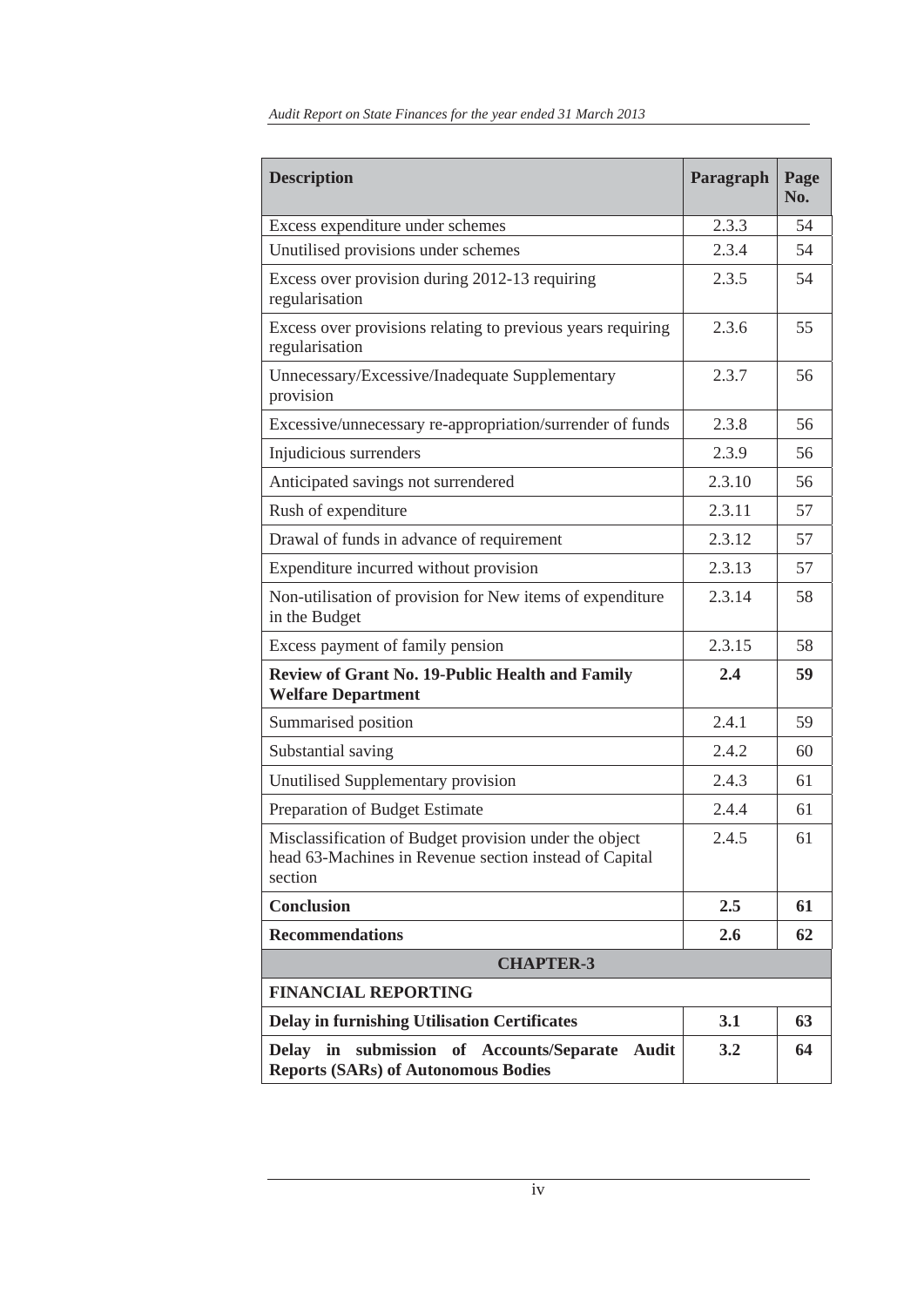| <b>Description</b>                                                                                                   | Paragraph     | Page<br>No. |
|----------------------------------------------------------------------------------------------------------------------|---------------|-------------|
| Reporting of Misappropriation, Losses, Defalcations<br>etc.                                                          | 3.3           | 65          |
| Pendency in submission of DCC bills                                                                                  | 3.4           | 66          |
| Pendency in submission of Detailed Countersigned<br>Contingent (DCC) bills against Abstract Contingent (AC)<br>bills | 3.4.1         | 66          |
| <b>Non-reconciliation of Departmental figures</b>                                                                    | $3.5^{\circ}$ | 67          |
| Booking under Minor Head '800-Other Receipts' and<br>'800-Other Expenditure'                                         | 3.6           | 68          |
| Non-submission of the details of grants or loans paid to<br><b>bodies and authorities</b>                            | 3.7           | 69          |
| <b>Personal Deposit Accounts</b>                                                                                     | <b>3.8</b>    | 69          |
| <b>Conclusion</b>                                                                                                    | <b>3.9</b>    | 71          |
| <b>Recommendations</b>                                                                                               | 3.10          | 72          |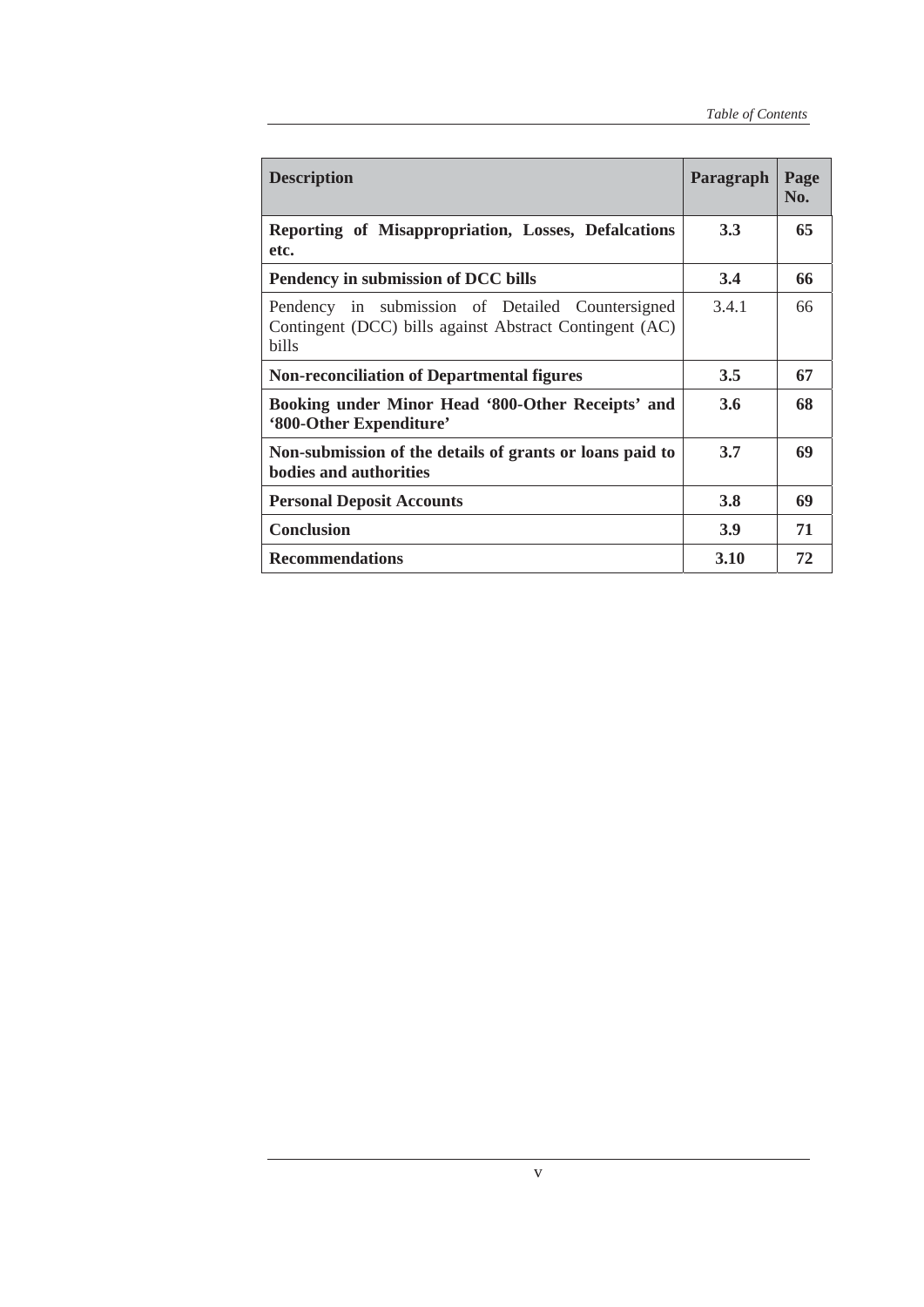#### **APPENDICES**

| Sl. No.    | <b>Particulars</b>                                                                                                                                                                          | Page No. |
|------------|---------------------------------------------------------------------------------------------------------------------------------------------------------------------------------------------|----------|
| 1.1        | State Profile (Madhya Pradesh)                                                                                                                                                              | 73       |
| 1.2 PART A | <b>Structure of Government Accounts</b>                                                                                                                                                     | 74       |
| 1.2 PART B | Statement showing apportionment of assets and<br>liabilities of the erstwhile State of Madhya<br>Pradesh as on 31 March 2013 between successor<br>States of Madhya Pradesh and Chhattisgarh | 75       |
| 1.3 PART A | Methodology adopted for the assessment of fiscal<br>position                                                                                                                                | 76       |
| 1.3 PART B | <b>Fiscal Responsibility and Budget Management</b><br>(FRBM) Act, 2005                                                                                                                      | 77       |
| 1.3 PART C | Trend in select fiscal indicators                                                                                                                                                           | 79       |
| 1.4        | Time series data on the State Government finances                                                                                                                                           | 80       |
| 1.5 PART A | Abstract of receipts and disbursements for the year<br>2012-13                                                                                                                              | 83       |
| 1.5 PART B | Summarised financial position of the Government<br>of Madhya Pradesh as on 31 March 2013                                                                                                    | 86       |
| 1.6        | Details of schemes in which expenditure was less<br>than the prescribed percentage in Gender Budget<br>2012-13                                                                              | 88       |
| 1.7        | Details of subsidies payment during 2011-12 and<br>2012-13                                                                                                                                  | 89       |
| 1.8        | Devolution of Functions by State Government to<br><b>Urban Local Bodies</b>                                                                                                                 | 92       |
| 1.9 PART A | Details of Incomplete Projects in which initial<br>budgeted cost have been revised-Water Resources<br>Department                                                                            | 93       |
| 1.9 PART B | Details of Incomplete Projects in which initial<br>budgeted cost have not been revised-Water<br><b>Resources Department</b>                                                                 | 94       |
| 1.9 PART C | Details of incomplete projects in which the actual<br>expenditure is more than the initial budget but cost<br>of the projects has not been revised- Water<br><b>Resources Department</b>    | 95       |
| 1.10       | Status of PPP projects under various sectors as on<br>September 2013                                                                                                                        | 96       |
| 1.11A      | Year-wise and date-wise details of Market loans<br>raised vis-a-vis cash balance lying in investment in<br><b>Treasury Bills</b>                                                            | 97       |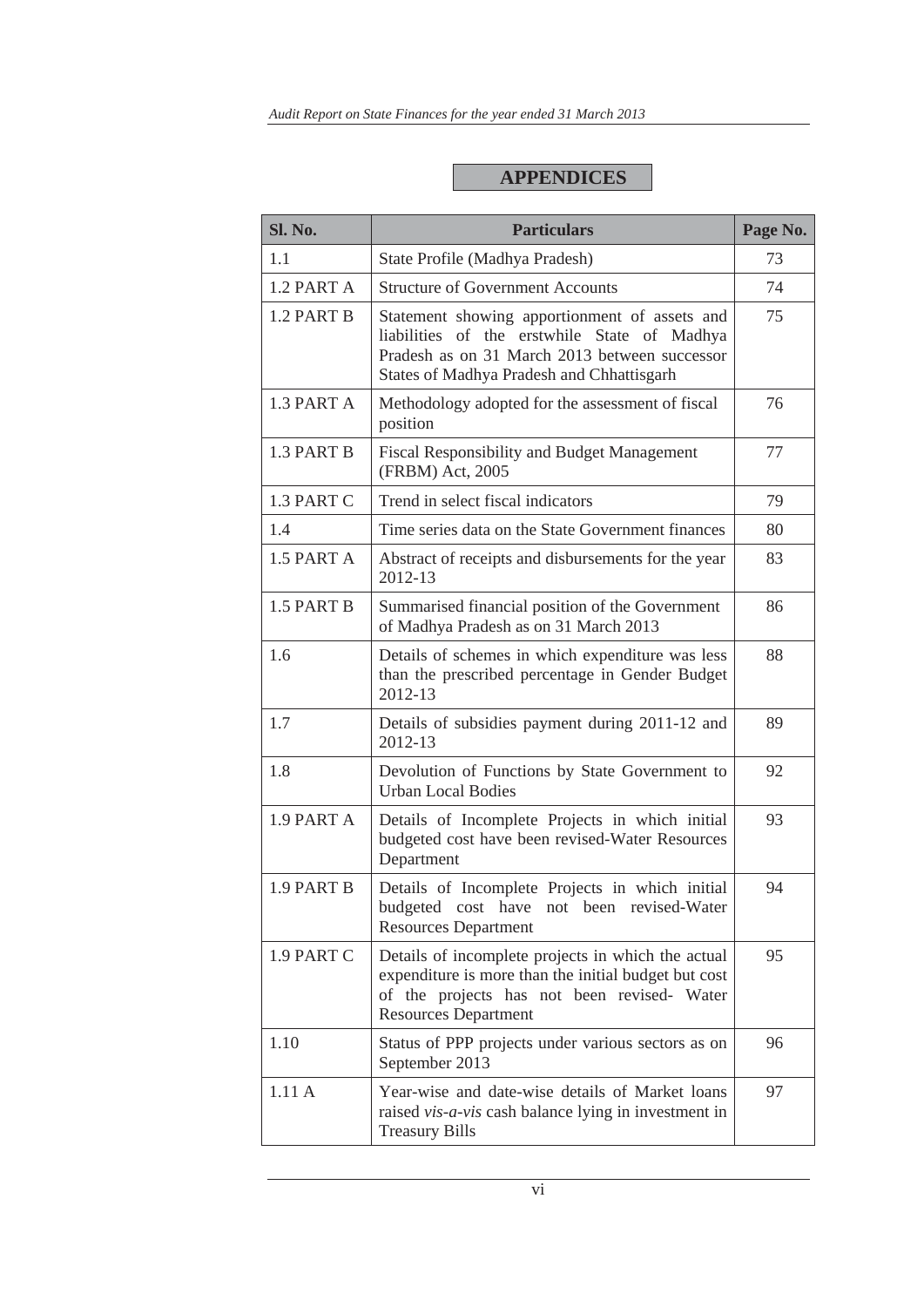| Sl. No. | <b>Particulars</b>                                                                                                                                                                                           | Page No. |
|---------|--------------------------------------------------------------------------------------------------------------------------------------------------------------------------------------------------------------|----------|
| 1.11 B  | Minimum Cash Balance under 'Investment in 14<br>days Treasury Bills' not utilised throughout the<br>year                                                                                                     | 97       |
| 1.11 C  | Each quarter-wise Actual Market<br>borrowing<br>vis-a-vis proposed in Advanced<br>Borrowing<br>Calendar (ABC)                                                                                                | 98       |
| 2.1     | Statement of various grants/appropriations where<br>savings were more than $\bar{\tau}$ 10 crore and also more<br>than 20 per cent of the total provision                                                    | 99       |
| 2.2(A)  | Cases of schemes in which substantial savings<br>occurred in respect of grants/appropriations given<br>in table 2.2                                                                                          | 100      |
| 2.2(B)  | various<br>schemes<br><b>Statement</b><br>of<br>under<br>grants/appropriations where excess expenditure<br>was more than $\bar{\tau}$ 10 crore each and also more than<br>20 per cent of the total provision | 102      |
| 2.2(C)  | Cases of schemes in which entire provision of<br>$\bar{\tau}$ 10 crore or more remained unutilised                                                                                                           | 107      |
| 2.3     | Excess over provision of previous years requiring<br>regularisation                                                                                                                                          | 114      |
| 2.4     | Cases where supplementary provision ( $\bar{\tau}$ one crore<br>or more in each case) proved unnecessary                                                                                                     | 115      |
| 2.5     | Cases where supplementary provision proved<br>excessive                                                                                                                                                      | 117      |
| 2.6     | Excessive/unnecessary re-appropriation/surrender<br>of funds                                                                                                                                                 | 118      |
| 2.7     | Details of savings of $\bar{\tau}$ one crore and above and<br>also more than 20 per cent of savings in each case<br>not surrendered                                                                          | 120      |
| 2.8     | Cases of surrender of funds in excess of $\bar{z}$ 10 crore<br>on 31 March 2013                                                                                                                              | 122      |
| 2.9     | Rush of Expenditure                                                                                                                                                                                          | 123      |
| 2.10    | Statement showing transfer of funds to 8443-Civil<br>Deposit-800-Other Deposit                                                                                                                               | 128      |
| 2.11    | Statement showing non-utilisation of provision<br>more than $\bar{\tau}$ one crore for new items of<br>expenditure provided in the budget                                                                    | 130      |
| 2.12    | Unutilised provision under various schemes in<br>select grant                                                                                                                                                | 131      |
| 2.13    | Provision of more than $\bar{\tau}$ one lakh and above in<br>each case under object heads 63-Machines of<br>Capital assets relating to Capital section classified<br>in Revenue section                      | 133      |